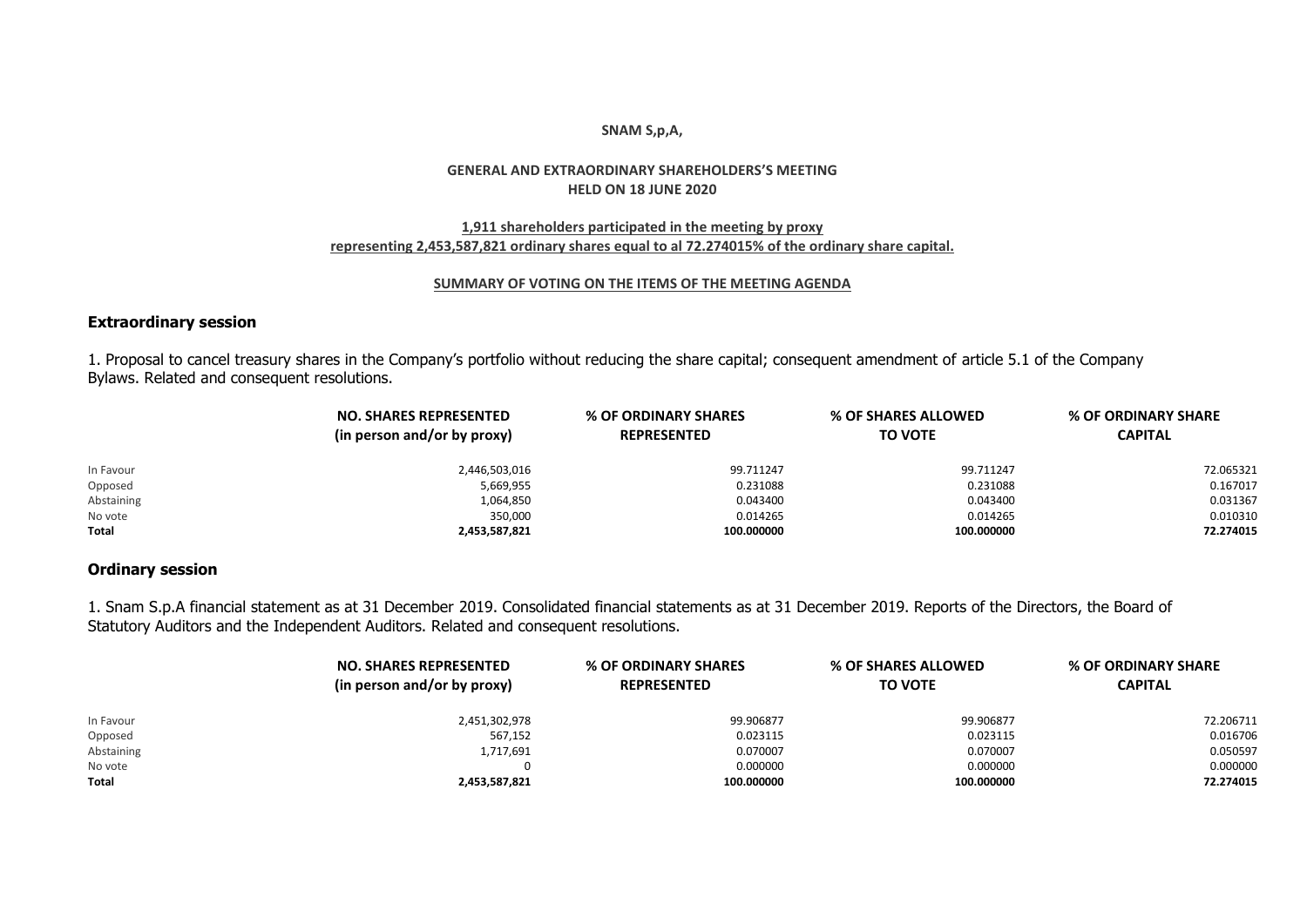2. Allocation of the period's profits and dividend distribution.

|              | <b>NO. SHARES REPRESENTED</b><br>(in person and/or by proxy) | % OF ORDINARY SHARES<br><b>REPRESENTED</b> | % OF SHARES ALLOWED<br><b>TO VOTE</b> | % OF ORDINARY SHARE<br><b>CAPITAL</b> |
|--------------|--------------------------------------------------------------|--------------------------------------------|---------------------------------------|---------------------------------------|
| In Favour    | 2,450,489,206                                                | 99.873711                                  | 99.873711                             | 72.182740                             |
| Opposed      | 2,033,765                                                    | 0.082889                                   | 0.082889                              | 0.059908                              |
| Abstaining   | 1,064,850                                                    | 0.043400                                   | 0.043400                              | 0.031367                              |
| No vote      |                                                              | 0.000000                                   | 0.000000                              | 0.000000                              |
| <b>Total</b> | 2,453,587,821                                                | 100.000000                                 | 100.000000                            | 72.274015                             |

3. Authorisation to purchase and dispose of treasury shares, subject to revocation of the authorization granted by the Ordinary Shareholders' Meeting of 2 April 2019, for the part not yet implemented.

|            | <b>NO. SHARES REPRESENTED</b><br>(in person and/or by proxy) | % OF ORDINARY SHARES<br><b>REPRESENTED</b> | % OF SHARES ALLOWED<br><b>TO VOTE</b> | % OF ORDINARY SHARE<br><b>CAPITAL</b> |
|------------|--------------------------------------------------------------|--------------------------------------------|---------------------------------------|---------------------------------------|
| In Favour  | 2,405,864,773                                                | 98.054969                                  | 98.054969                             | 70.868263                             |
| Opposed    | 46,658,198                                                   | 1.901631                                   | 1.901631                              | 1.374385                              |
| Abstaining | 1,064,850                                                    | 0.043400                                   | 0.043400                              | 0.031367                              |
| No vote    |                                                              | 0.000000                                   | 0.000000                              | 0.000000                              |
| Total      | 2,453,587,821                                                | 100.000000                                 | 100.000000                            | 72.274015                             |

4. Report on remuneration policy and compensation paid:

4.1 First section: report on the remuneration policy (binding resolution);

|              | <b>NO. SHARES REPRESENTED</b><br>(in person and/or by proxy) | % OF ORDINARY SHARES<br><b>REPRESENTED</b> | % OF SHARES ALLOWED<br><b>TO VOTE</b> | % OF ORDINARY SHARE<br><b>CAPITAL</b> |
|--------------|--------------------------------------------------------------|--------------------------------------------|---------------------------------------|---------------------------------------|
| In Favour    | 2,414,521,070                                                | 98.407770                                  | 98.407770                             | 71.123246                             |
| Opposed      | 37,651,901                                                   | 1.534565                                   | 1.534565                              | 1.109092                              |
| Abstaining   | 1,064,850                                                    | 0.043400                                   | 0.043400                              | 0.031367                              |
| No vote      | 350,000                                                      | 0.014265                                   | 0.014265                              | 0.010310                              |
| <b>Total</b> | 2,453,587,821                                                | 100.000000                                 | 100.000000                            | 72.274015                             |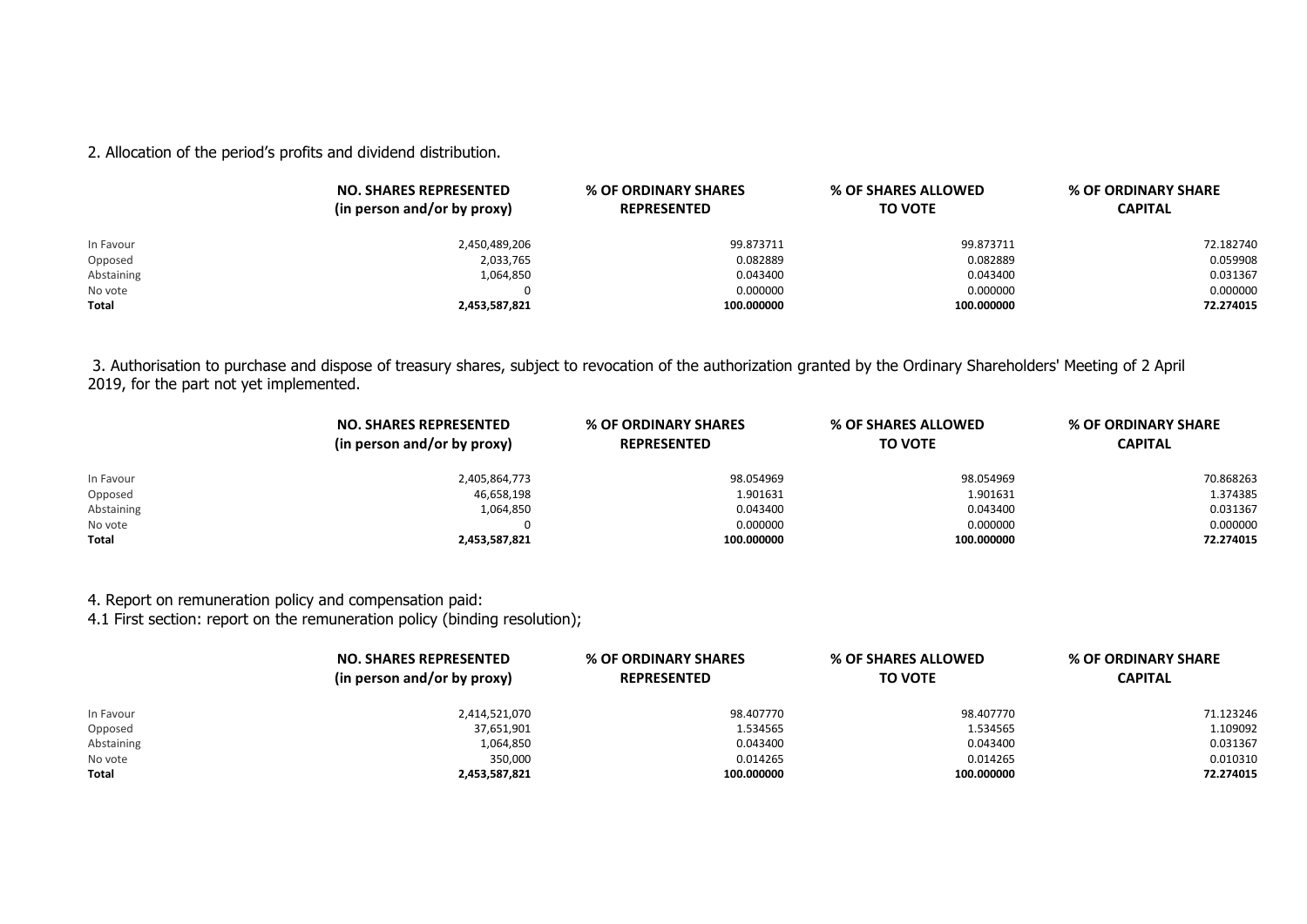4.2 Second section: report on the compensation paid (non-binding resolution).

|              | <b>NO. SHARES REPRESENTED</b><br>(in person and/or by proxy) | % OF ORDINARY SHARES<br><b>REPRESENTED</b> | % OF SHARES ALLOWED<br><b>TO VOTE</b> | % OF ORDINARY SHARE<br><b>CAPITAL</b> |
|--------------|--------------------------------------------------------------|--------------------------------------------|---------------------------------------|---------------------------------------|
| In Favour    | 2,396,458,099                                                | 97.671584                                  | 97.671584                             | 70.591175                             |
| Opposed      | 46,381,255                                                   | 1.890344                                   | 1.890344                              | 1.366228                              |
| Abstaining   | 10,398,467                                                   | 0.423807                                   | 0.423807                              | 0.306302                              |
| No vote      | 350,000                                                      | 0.014265                                   | 0.014265                              | 0.010310                              |
| <b>Total</b> | 2,453,587,821                                                | 100.000000                                 | 100.000000                            | 72.274015                             |

# 5. 2020-2022 Long term share incentive plan. Related and consequent resolutions.

|            | <b>NO. SHARES REPRESENTED</b><br>(in person and/or by proxy) | % OF ORDINARY SHARES<br><b>REPRESENTED</b> | % OF SHARES ALLOWED<br><b>TO VOTE</b> | % OF ORDINARY SHARE<br><b>CAPITAL</b> |
|------------|--------------------------------------------------------------|--------------------------------------------|---------------------------------------|---------------------------------------|
| In Favour  | 2,439,458,297                                                | 99.424128                                  | 99.424128                             | 71.857809                             |
| Opposed    | 12,714,674                                                   | 0.518207                                   | 0.518207                              | 0.374529                              |
| Abstaining | 1,064,850                                                    | 0.043400                                   | 0.043400                              | 0.031367                              |
| No vote    | 350,000                                                      | 0.014265                                   | 0.014265                              | 0.010310                              |
| Total      | 2,453,587,821                                                | 100.000000                                 | 100.000000                            | 72.274015                             |

6. Appointment of a Director.

|              | <b>NO. SHARES REPRESENTED</b><br>(in person and/or by proxy) | % OF ORDINARY SHARES<br><b>REPRESENTED</b> | % OF SHARES ALLOWED<br><b>TO VOTE</b> | % OF ORDINARY SHARE<br><b>CAPITAL</b> |
|--------------|--------------------------------------------------------------|--------------------------------------------|---------------------------------------|---------------------------------------|
| In Favour    | 2,385,104,965                                                | 97.208869                                  | 97.208869                             | 70.256752                             |
| Opposed      | 64,898,592                                                   | 2.645049                                   | 2.645049                              | 1.911683                              |
| Abstaining   | 3,234,264                                                    | 0.131818                                   | 0.131818                              | 0.095270                              |
| No vote      | 350,000                                                      | 0.014265                                   | 0.014265                              | 0.010310                              |
| <b>Total</b> | 2,453,587,821                                                | 100.000000                                 | 100.000000                            | 72.274015                             |